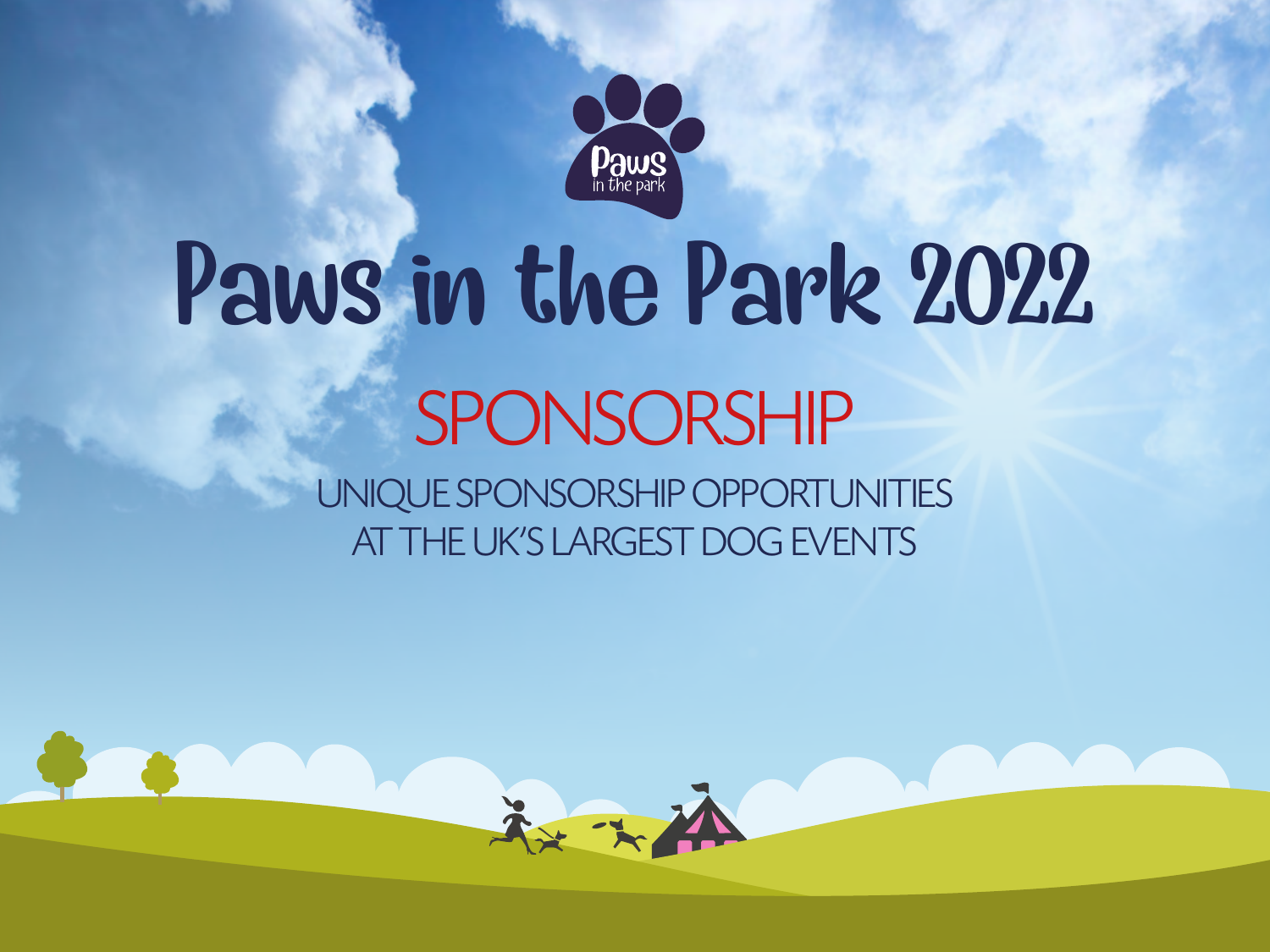# Paws in the Park 2022



Paws in the Park offers your business exceptional access to 20,000+ ABC1 customers who love everything and anything about dogs!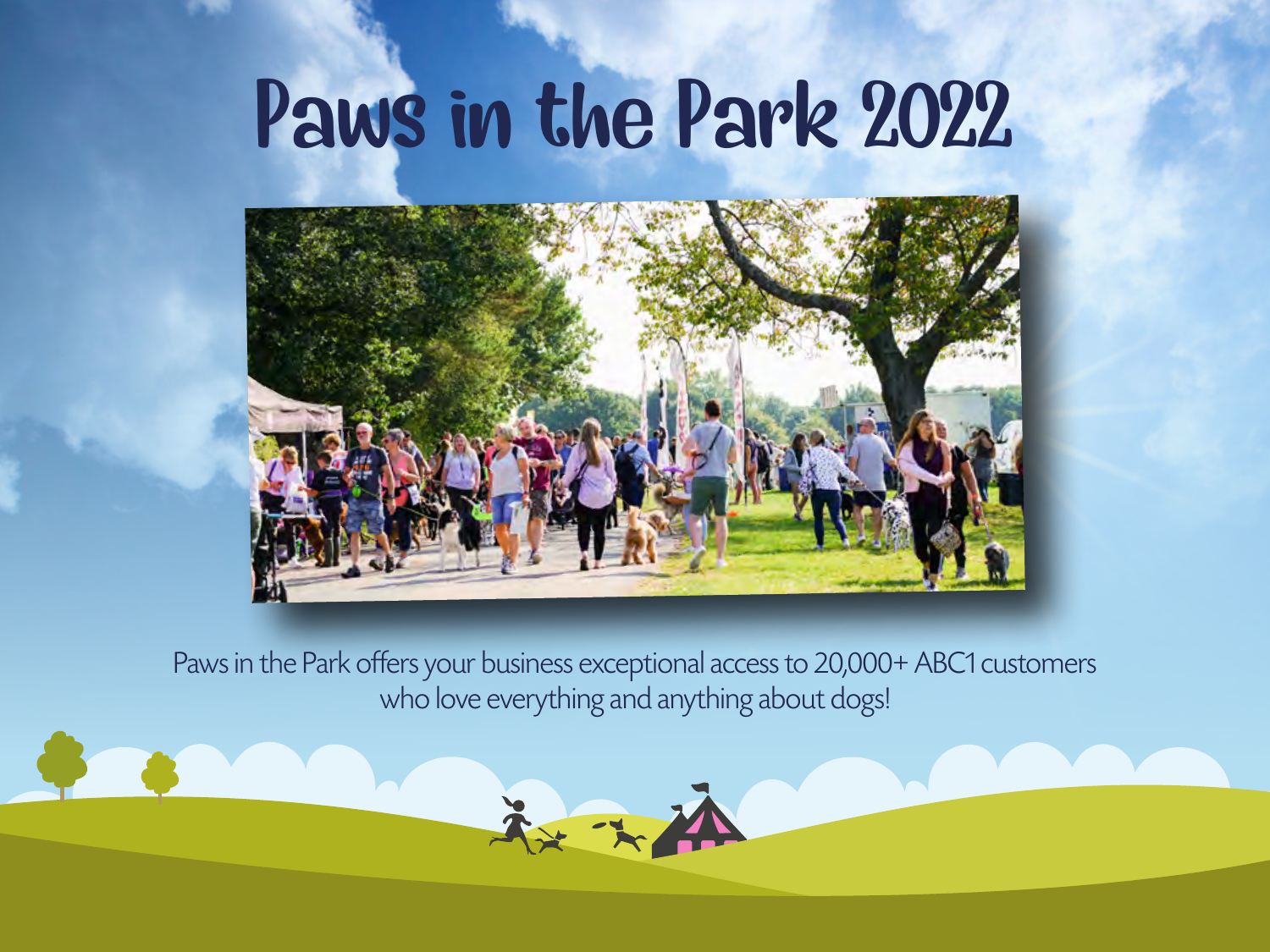# Two great shows a year!

## Paws in the Park Sussex Show

 14 - 15 May 2022 South of England Showground, Ardingly, West Sussex

## Paws in the Park Kent Show

17 - 18 September 2022 The Kent Showground, Detling, Kent





K9 Aquazone Companion Dog Show Arena Attractions Shopping









Competitions Have A Go Events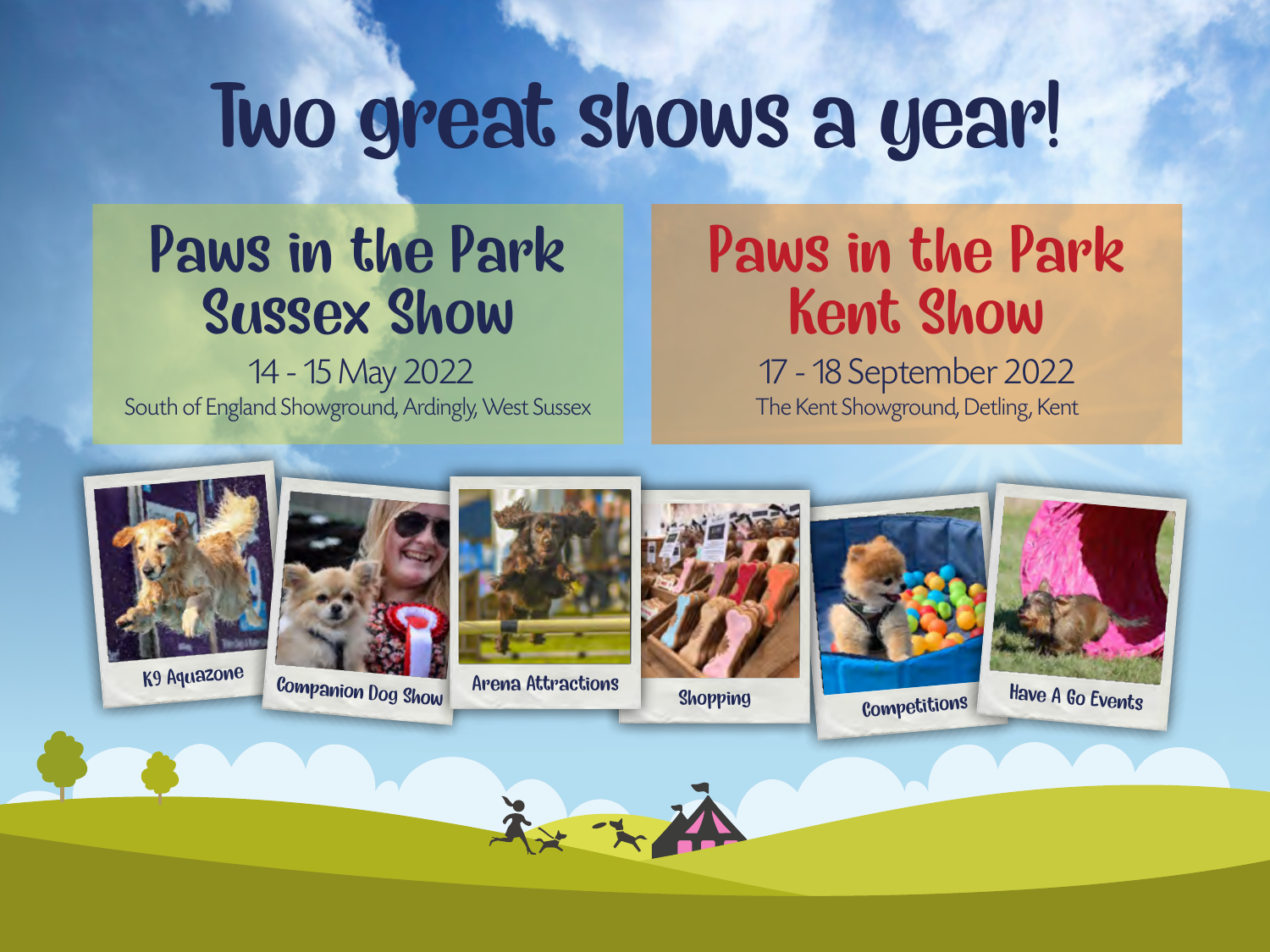### Meet Our Paws in the Park Visitors!









RADIUS **within 2.5 hours drive**



**£40K**

 $\vert f \vert$ 

**10K+ followers on Facebook**



**WEBSITE 50,000+ visitors before each show** **TICKET** 

**TICKETS 61% bought in advance online**



**CAMPERS Over 1500 people camp over the weekend**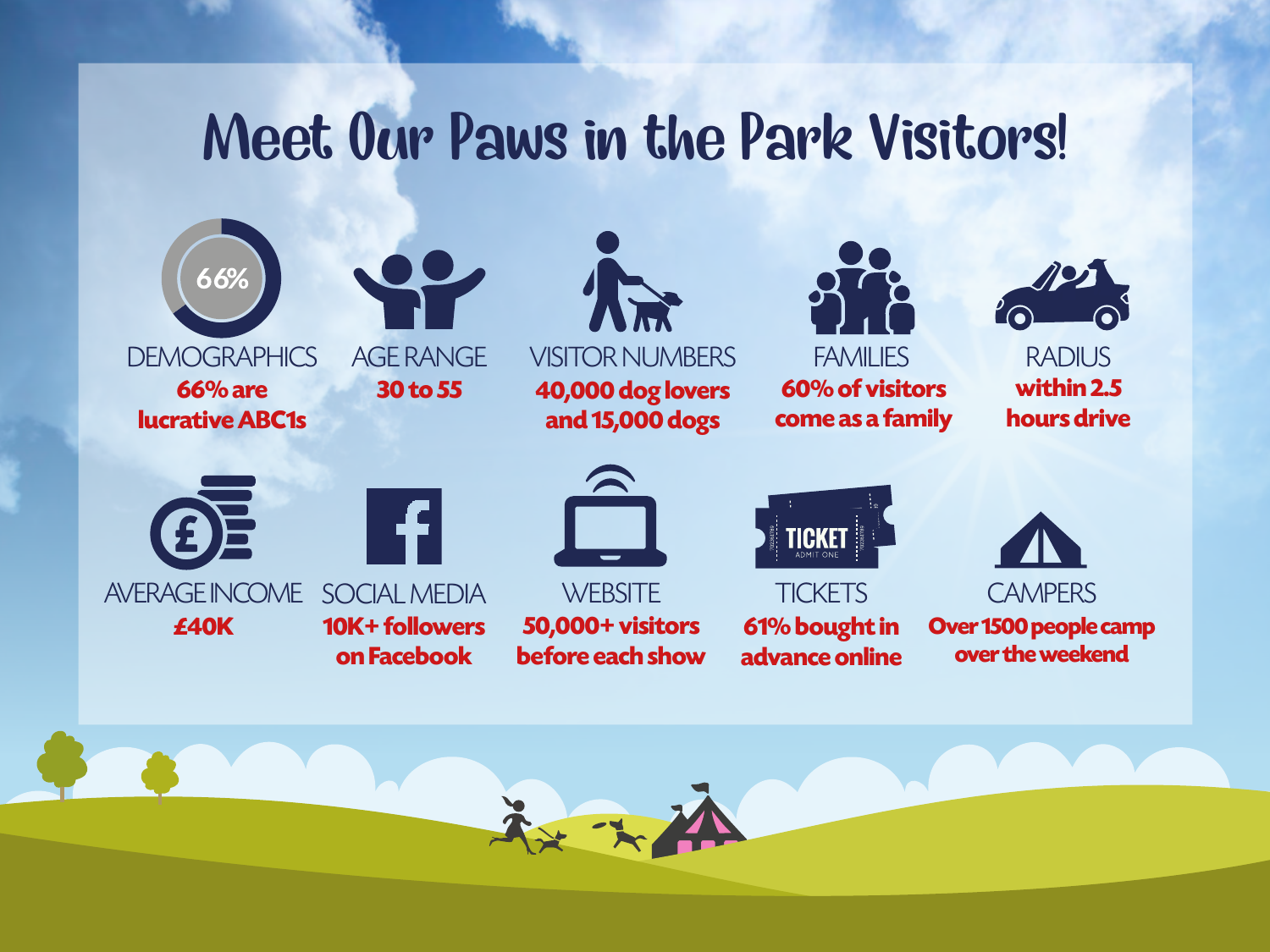## Why sponsor Paws in the Park in 2022



HIGHLY COST-EFFECTIVE SPONSORSHIP TO PROMOTE YOUR BRAND TO AN ENTHUSIASTIC DOG-LOVING AUDIENCE.

- Unique range of have-a-go and display activities
- Affordable ticket prices
- Family-friendly, inclusive ethos
- Year on year growth in traders and exhibitors
- Established community of loyal visitors
- Prominent onsite exhibitor stand\*
- Options for visitor information and sampling\*
- Multiple onsite banner sites\*
- Presence in free event programme\*
- Capture data from all visitors\*
- Goody bag distribution\*
- Extensive marketing campaign by MDS Ltd

\* Options vary according to sponsorship package selected

"One of the best shows of the year! Well run by the organizers, loads of customers for the traders, loads of things to do for the doggies! See you next year!" **Blackdog DNA**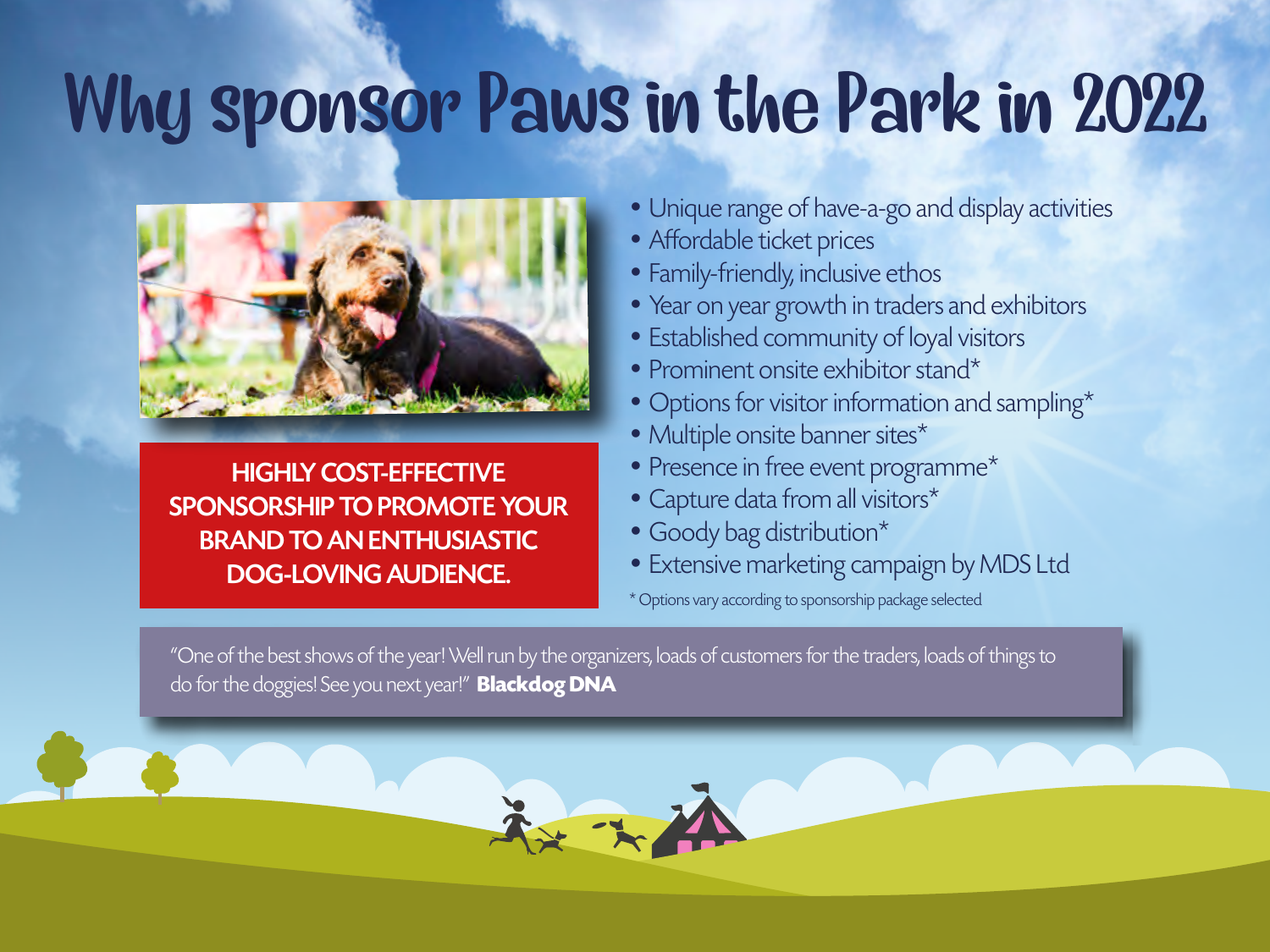# Fun-filled days at Paws in the Park!

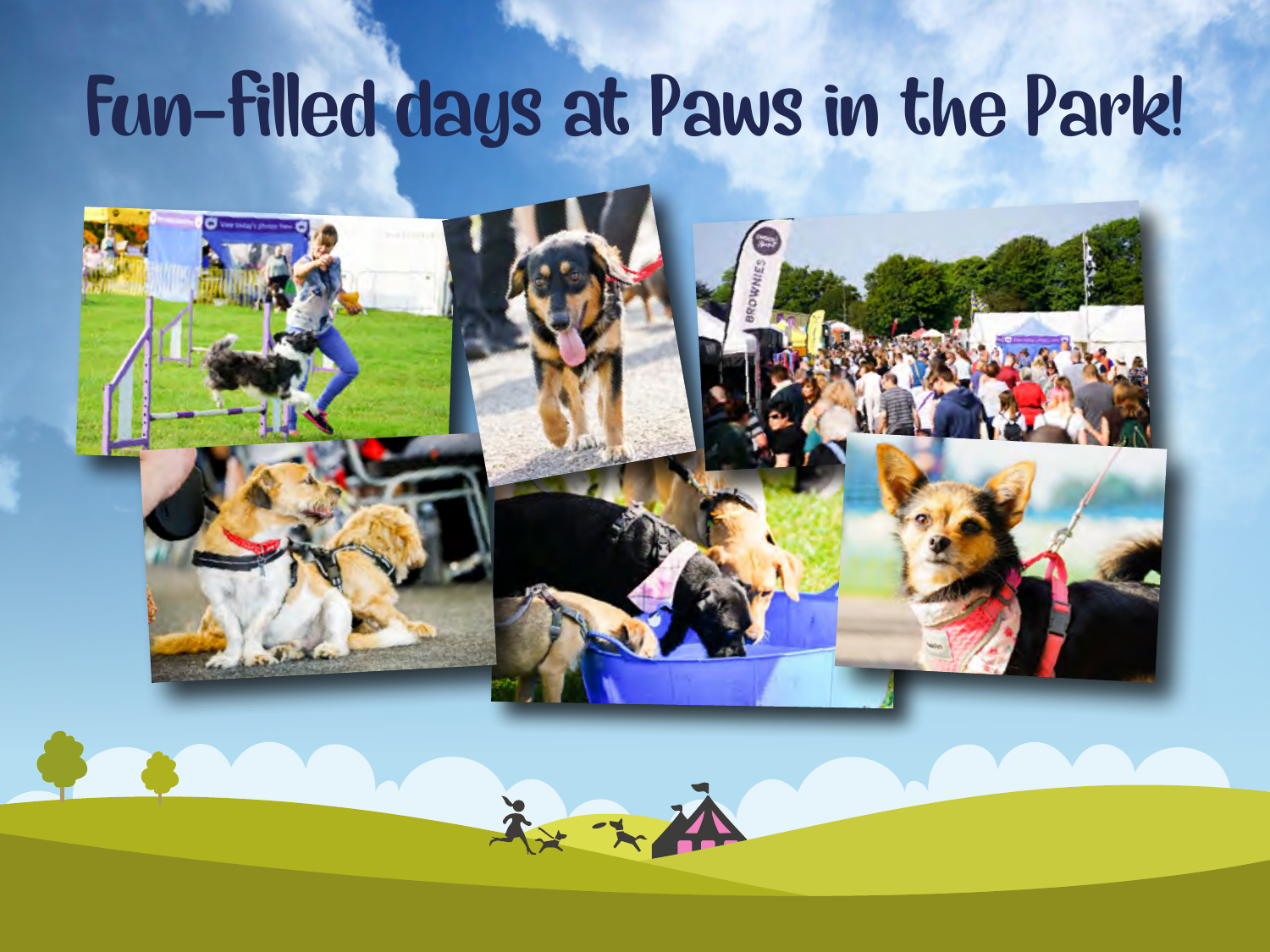# Sponsorship packages for every business - and budget

A range of sponsorship options to suit your business, whether boutique or major brands, service provider or retailer.

### **Paws in the Park Principle Sponsorship - £POA**

The ultimate in brand exposure to an average of 20,000+ enthusiastic and committed dog owners per show.

### **Paws in the Park Sponsors £4750 + VAT**

Be seen, be heard, be successful! Benefit-rich sponsorship package for high brand visibility and status.

### **Paws in the Park Arena Sponsorship £1500 + VAT**

If visitors are enjoying an arena display, they're also looking at your brand message at the same time! Ideal package for information and sampling too.

### **Paws in the Park Partners**

#### **£2950 + VAT**

Cost-effective sponsorship package that positions your brand in front of thousands of ABC1 visitors per show.

### **Paws in the Park Individual Attraction £1250 + VAT**

Make your mark with this great value sponsorship at popular have-a-go attractions where people stay up to 30mins or more to watch, wait and participate.